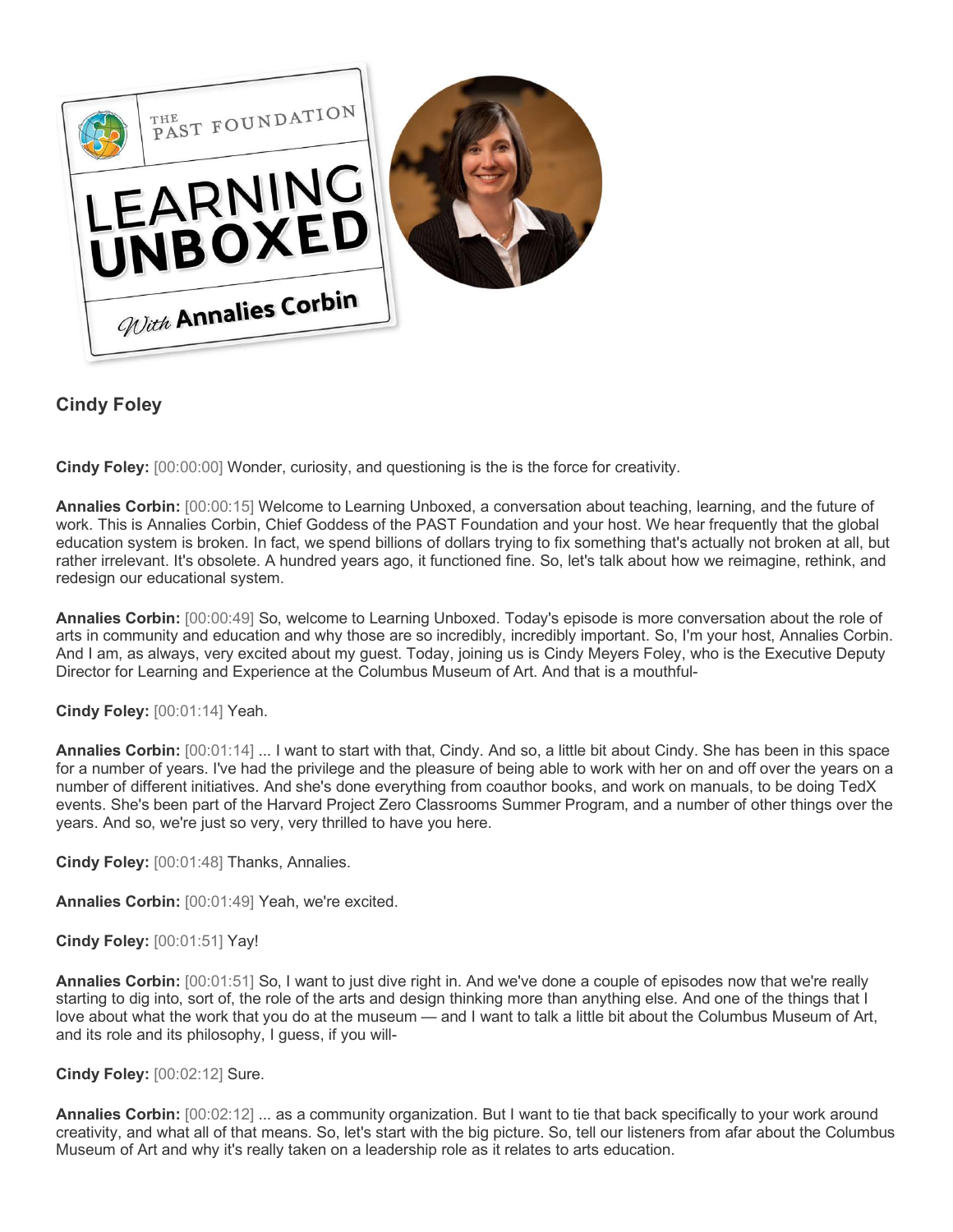**Cindy Foley:** [00:02:28] So, one of the things I love about the Columbus Museum of Art is I've been at the museum 13 years now. And when I arrived, we were at a crossroads. We were starting a capital campaign. And like many museums, when you go through a capital campaign process, you begin to question, "Okay, So, we're going to change externally. What do we do in the meantime while that's taking place?" And my director, Nannette Maciejunes, asked me a very thought-provoking question early on in this process as we're consulting with architects, and we're beginning to think about this transformation. She said, "What's the value of learning in this institution? What is the value? And by the way, if you could write like a one-pager on that, Cindy, it'd be fantastic."

**Annalies Corbin:** [00:03:20] And I want it by 5:00 tomorrow.

**Cindy Foley:** [00:03:23] Oh, even worse. There is a story to this. Even worse, she gives this to me on a Friday. I was about to leave for my vacation, and she said, "You can get it to me when you're back." But of course, I knew I'd be haunted the entire vacation. So, the interesting part of this story is I was going to Provincetown, Massachusetts. And if you've ever been to Provincetown, it's this incredible artist colony on the very tip. It's one of the most progressive places you can ever imagine going.

**Cindy Foley:** [00:03:50] So, the entire way to Provincetown. I'm trying to think about, "What's the value of learning in my institution?" And here I am going to spend my leisure time, this time off, going to a place where artists gathered to think together, to revel in creativity, because it's what I value. I know it's what artists value. And I had this aha moment on the way to Provincetown where it dawned on me, Nanette.

**Cindy Foley:** [00:04:21] And when I get back, I didn't have that one pager. [Indiscernible]. I had like the circles, and in the center was creativity. And I said, "Nanette, here's what I'm thinking, that the role and value of learning in an art museum is that if you walk through a museum at any given time, art museums, specifically, you're going to see the outputs of some of the most creative thinkers who've ever walked the planet. People who've challenged our norms, given us places to go that we could never have imagined. What we value is creativity. So, I don't have a one pager, but I think as we go through this process, if you believe that too, we should really regroup and think about it."

**Cindy Foley:** [00:05:09] And here's why I love my director, and it's sometimes challenging because what she says next is, "Great. I'm fully behind this. So, are we actually cultivating creativity now?" And the challenging part of this story is over the next period of time, about three to five years, we begin to evaluate everything we were doing in the museum, any kind of experience we were providing, and realized that 80% of what we were doing was not cultivating thinking.

**Cindy Foley:** [00:05:44] So, an example I often give, this was a typical, and it still is in probably some institutions, but the typical thing is we'd have a Monet exhibition, and we would say, "Oh, come down to the studio, and we'll have paints set up, and someone to show you how to make something that looks like a mini Monet." But then, the sad part of that story is you didn't get to think like Monet. You didn't get to challenge the norms around how we perceive and how we experience the world and what things actually look like versus what we sense that they look like. And of course, that's the brilliance of Monet. But yeah, we weren't doing much to cultivate that in others.

**Annalies Corbin:** [00:06:27] Right. And that's really a wonderful sort of segue because that's the moment that I really started engaging with the work that you were doing broadly at the museum. The museum and the staff, you were in the thick of that work. Your capital campaign was going on. We were launching our work, really, to move it, like you, into the next, sort of the way that we might think, and how do we leverage that type of thinking. And that was part of the fun was being able to dig in with you and say, "Well, if we were to take some of those ideas and put them into the community, what might it look like?" And we tried, I remember, many things over the course of the year.

**Cindy Foley:** [00:07:13] Oh my gosh. Absolutely. **Annalies Corbin:** [00:07:13] Right?

**Cindy Foley:** [00:07:13] Yeah.

**Annalies Corbin:** [00:07:13] But it is those pivotal opportunities. And I love the fact that the museum chose to focus on, not just trying the thing, but living the experience of trying the thing.

**Cindy Foley:** [00:07:27] Yeah.

**Annalies Corbin:** [00:07:27] Right?

**Cindy Foley:** [00:07:28] And embodying what that meant internally. as well as externally.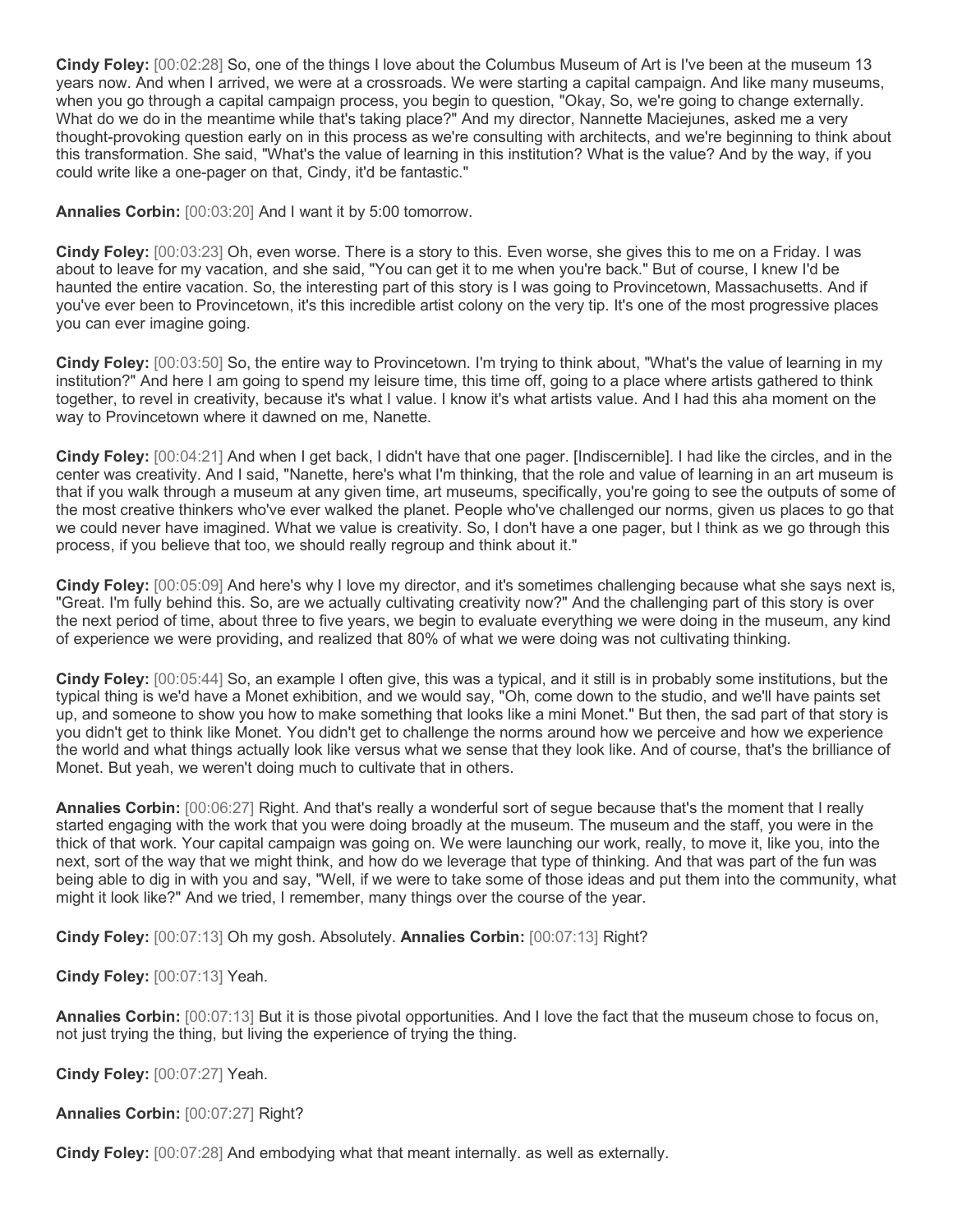## **Annalies Corbin:** [00:07:32] Right.

**Cindy Foley:** [00:07:32] So, to kind of give you a sense of what that messiness looked like, we opened in 2010, we opened a Center for Creativity. And that was — it was a space. It's 18,000 square feet, but it was also that philosophical shift, and it was the intentionality that everything we would do, we would try to cultivate these behaviors or dispositions that are intertwined with creativity. And we made a commitment to that.

**Cindy Foley:** [00:08:01] But one thing we weren't quite thinking about was the fact that we opened a center, and within a month, I started getting calls from superintendents, local principals. And this is the moment, you will remember this, 21st Century Skills. Everybody is talking about them, right. And the principals were saying, "We get collaboration. We get even critical thinking. But what does creativity look like?"

## **Annalies Corbin:** [00:08:29] Really, yeah.

**Cindy Foley:** [00:08:29] "How do I know that my classes are cultivating?" And the way we define creativity is probably important to insert here. We define creativity as the ability, using the imagination and critical thinking, to develop new ideas that have value. So, a lot of folks began asking us, "How do I do this?" And the crazy part is we knew what creativity looked like, we had a sense of it, we'd been doing this work for a little while, but we realized we were going to have to go on that journey with educators.

## **Annalies Corbin:** [00:09:08] Absolutely.

**Cindy Foley:** [00:09:09] And that's where we reached out to folks like you. We reached out to a lot of different everything from cultural organizations, but then there were some extraordinary educators in this community who immediately started blowing our minds around, "That's the change that we needed to take on."

**Annalies Corbin:** [00:09:28] Right, right. And I think, also, there's a little bit of context. And for our listeners who are listening to what we're talking about, could you just very briefly describe the space itself? And I tell everybody, because I get asked this question a million times as it relates to innovative spaces for a whole host of reasons, obviously, and I tell folks all the time that you can do anything with what you have. But the reality is we do know that when there is the opportunity that space does matter. But it doesn't have to, and it's not always the limiting factor. But I do think it's important for our listeners to understand what is that 18,000-square-foot space physically capable of doing because I think it helps put the context in for the next piece of conversation.

**Cindy Foley:** [00:10:13] Perfect. Well, it was in that space that we — using the word "laboratory," by the way, is the smartest thing anyone can do when they don't quite know exactly what they're going to accomplish. But the one thing we knew is we were going to be incredibly intentional. So, after starting this work, we came up with like nine behaviors of creativity that we were really committed to, that we noticed artists embody. So, it's things like reflection and revision, persistence through failure. A big one was tolerance for ambiguity. So, there were nine on this list. And we realized if we wanted folks to enact some of these behaviors, we had to give opportunities, and use art as a catalyst for it.

**Cindy Foley:** [00:11:02] So, we developed something we called — they could be called a number of different things, but we called them connectors. And they were participatory engagements that connected the art, the viewer, and this kind of intentionality we had around some sort of behavior. So, you might enter this space, and I'll give you an example. It's 18,000 square feet, and a lot of different kinds of spaces, gallery spaces, classroom spaces, but one of the galleries might be on the theme of motion. And one of the big ideas might be that artists may make something feel. You're looking at a two dimensional image, but they make something feel like it's in motion. So, we wanted our visitors to think about, "Well, how are they doing that? What does motion feel like?"

#### **Annalies Corbin:** [00:11:51] What does it look like?

**Cindy Foley:** [00:11:53] What does it look like? So, an example would be, then, we know that — we'd interview some of the artists, we'd know about their history. We found out one of them would explore with dominoes, what it looks like, and try to capture that moment of the fall, right, in photography. And so, why not just let our visitors experiment with that same motion and moment? Can they capture that too? Or we might have a board up that says, "What does motion sound like?" So, I remember this is one we had that says, "What does motion sound like?" And then, people would, on sticky notes, have to-

**Annalies Corbin:** [00:12:35] I remember this. And it was awesome.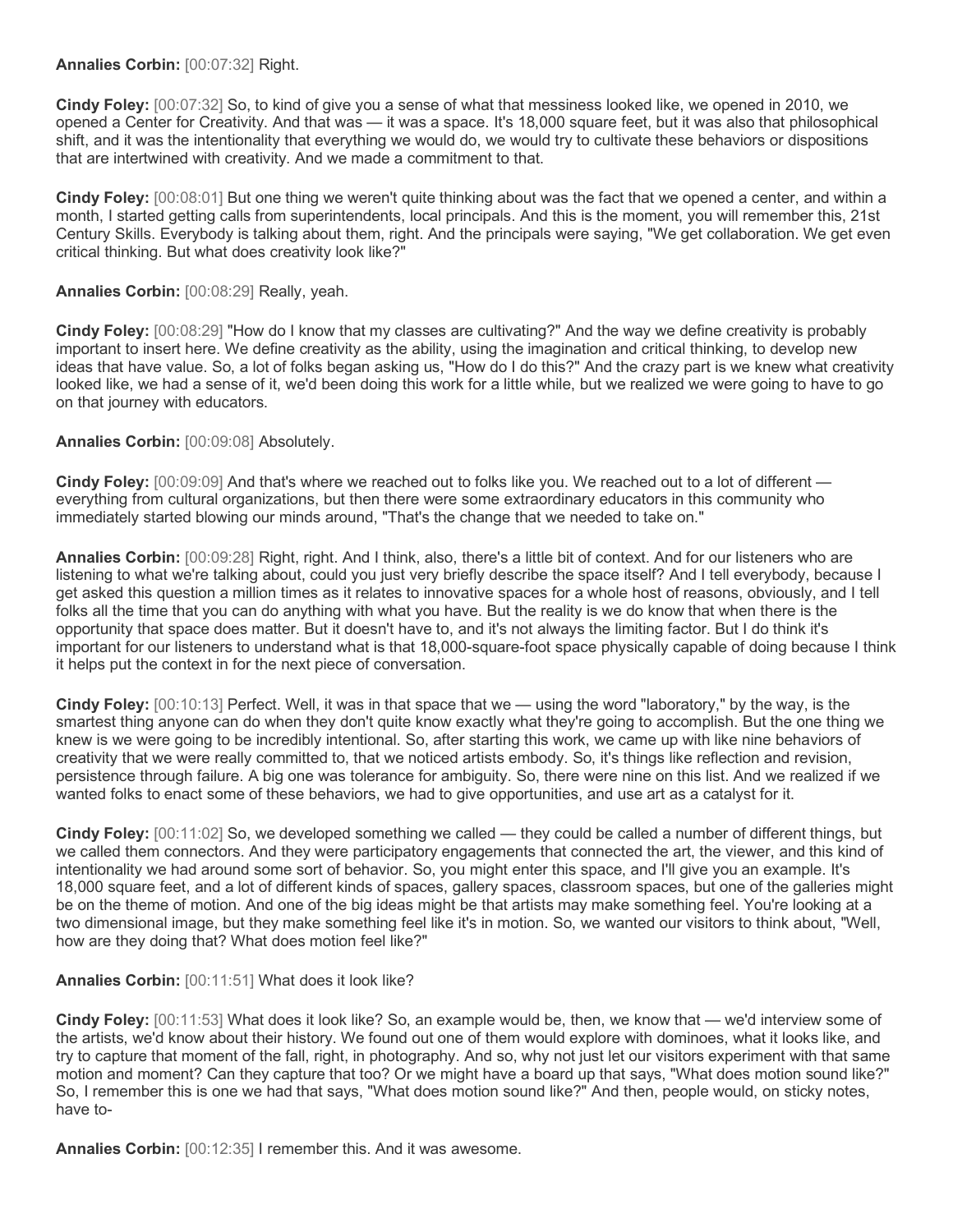## **Cindy Foley:** [00:12:37] Yes!

**Annalies Corbin:** [00:12:37] It was really awesome because some people's sticky notes were — they were just mind blowing, but they were like, "I would have never, in a million years, said that."

**Cindy Foley:** [00:12:46] Well, here's a perfect one. I think about this one all the time, especially right now in the summers of Ohio. Somebody wrote that mosquito that's right by your ear, you know. And that's how you know there's-

**Annalies Corbin:** [00:12:59] Yeah, something.

**Cindy Foley:** [00:12:59] ... some motion because you can hear that energy without ever seeing anything.

**Annalies Corbin:** [00:13:03] Right, right.

**Cindy Foley:** [00:13:04] And so, what happens is visitors leave these thoughts, and folks begin to add to them. They, then, can add stories. But a great example of one that our visitors won't let us remove is right before the center opened, we had these little shelves, and we wanted to have some sort of opportunity to use the imagination. And for us, the imagination is the ability to conceive of what is not, right. Can you make something that isn't there out of something? And we were a little desperate. We were running late. The center wasn't quite up, and we didn't quite have materials.

**Annalies Corbin:** [00:13:42] I remember. This is so awesome. Yeah.

**Cindy Foley:** [00:13:46] So, somebody said, "For some reason, we have a whole lot of twist ties. Why don't we just leave out piles of twist ties?" We'd never really used it as an art material. We put them out. And within, I'd say, days we had this unbelievable structure starting to be built on these shelves. We would have books that people would make out of twist ties. But then, the next visitor would come in and add a fish attached to a line. And then, someone would have a bigger fish about to eat that fish. And these were all just constructed and left behind by our visitors. And one person's imagination would trigger someone else's. And so, once a year, we do take the twist ties down, and we replace them with white Legos.

#### **Annalies Corbin:** [00:14:31] Legos.

**Cindy Foley:** [00:14:31] Yeah, but our visitors have said, "This is something." And here's an interesting fact, a couple of years ago, we looked at who participates with all these connectors throughout the — they used to just be in the center for creativity. They're throughout the building now. Something like 70% of our participants, sometimes higher, are adults.

**Annalies Corbin:** [00:14:53] Yeah. No, and I have watched. So, as an anthropologist, many of my listeners know that my background is an anthropologist. And so, we spend, by design, a tremendous amount of time observing humanity. I always like to say we are, in fact, the scientists of humanity. And as such, we watch a lot. And what I can tell you is that without fail, when I am in the Columbus Museum of Art, whether I'm there for a book meeting, or I'm there to go see a new exhibit, and I do, my son and I go to the museum, or I'm there for a thousand other reasons in our community that you might show up at the Columbus Museum of Art, and I could say that just intuitively, by and large, the people actively doing, and all the kids are who are there are actively doing-

**Cindy Foley:** [00:15:40] Oh, yeah. They're the models.

**Annalies Corbin:** [00:15:42] Yeah. Well, they're the players, right. But the reality is it's the adults. It's the adults in the room who are almost always the most engaged with the thing, the chance to touch, to explore, to build, to create, whether they realize they're engaged in or not, but they're the ones who — and you can just — you can watch it processing through. And I think part of it is as we get older, we forget the value of just that creative process that's available to us.

#### **Cindy Foley:** [00:16:12] Absolutely.

**Annalies Corbin:** [00:16:12] I have an ancillary with your story on the twist ties. For many, many years, I struggled with how to teach my grad student in my world archaeology or anthropology courses, how do we know what we know when there are no words left behind, right? And it's this ongoing issue is, prior to a written text that tells me in words or in graphics specifically what my messaging is back to the world, how do we really know and how do I deal with the interpretive value of what I know, or somebody's creativity, or is it fiction, or is it real, is there a story that they're trying to tell, right? And we'd use a process of interpreting public art by creating public art.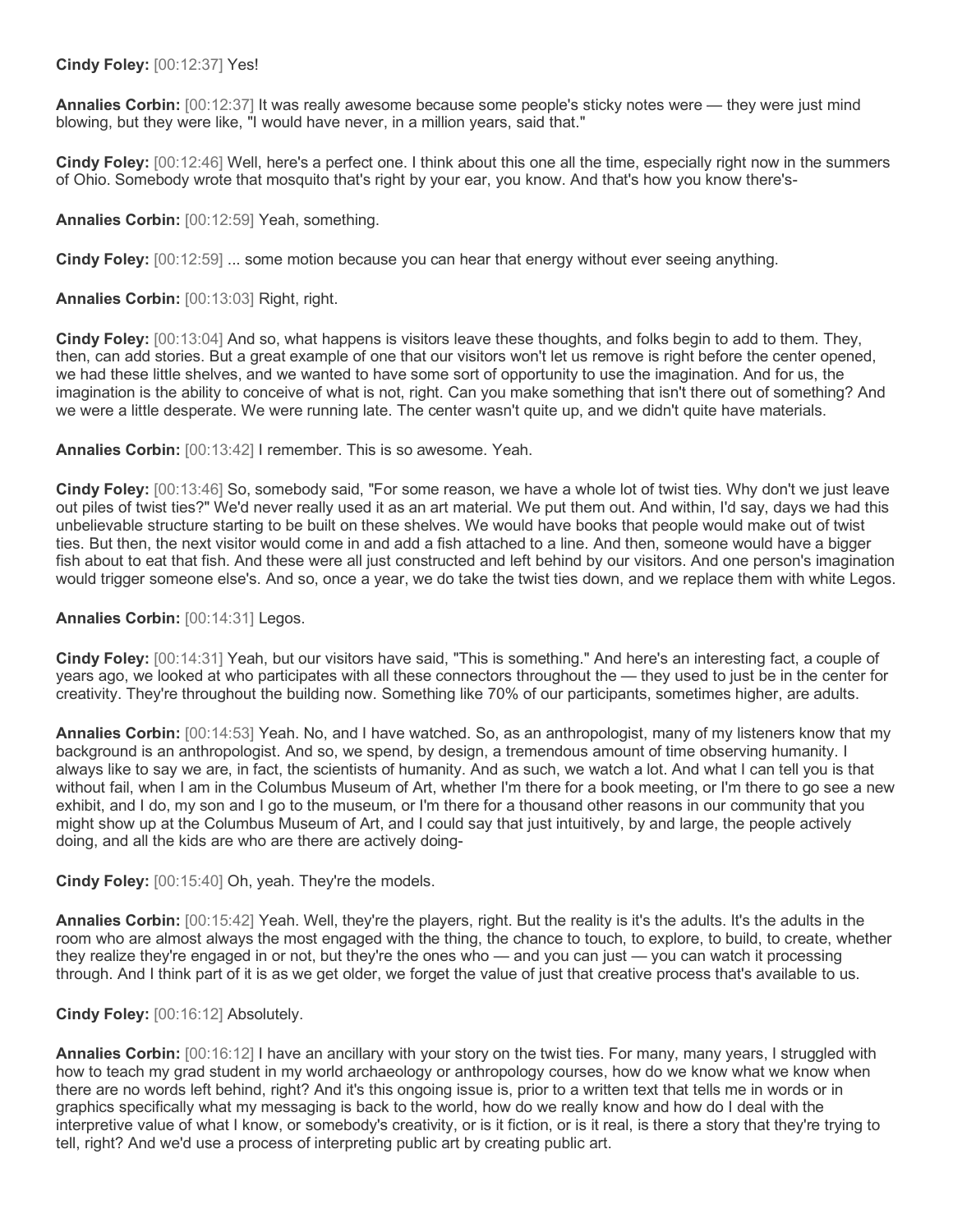**Cindy Foley:** [00:16:58] Absolutely.

**Annalies Corbin:** [00:16:58] And I saw very similar things. It didn't matter which method I used to do this experiment with my students. The reality of it was as soon as you put it out there, a blank slate, a set of twisty ties, a piece of butcher paper, and you ask people to engage with you, suddenly, the creativity of the story. And it's iterative, right?

**Cindy Foley:** [00:17:17] Yeah.

**Annalies Corbin:** [00:17:17] It's amazing.

**Cindy Foley:** [00:17:18] Yeah. It feeds. It reminds me of one of the early partnerships that we started that, of course, I was not expecting, but makes total sense today. I got a call from some folks at the medical school, and they wanted to figure out — they had they'd learned that we offered a program for fifth graders, specifically, around critical thinking. And I ended up in a conversation with the dean of the med school. And he says, at High State University, "Cindy, the incredible thing about med students today is they have done so well in the education system that we have produced. They are incredible test takers. They can memorize like crazy. They are brilliant human beings. But by second year of med school, they get introduced to patients." And he thought that they were floundering. And in a lot of ways, part of that was because they (1), didn't love collaboration; (2)-

**Annalies Corbin:** [00:18:22] Well, they didn't know how to do it.

**Cindy Foley:** [00:18:22] Right. They had never experienced what generative collaboration could look like.

**Annalies Corbin:** [00:18:27] Correct, right, right.

**Cindy Foley:** [00:18:28] And two, they had — they did not have a tolerance for ambiguity. They wanted things to be black or white.

**Annalies Corbin:** [00:18:34] They want to be able to pass the test.

**Cindy Foley:** [00:18:36] Right.

**Annalies Corbin:** [00:18:36] Right. No matter how you approach that. Right.

**Cindy Foley:** [00:18:39] And let's think about, you could take any human being who has any ailment, and walk into three different doctor's office, and get three different diagnoses, right?

**Annalies Corbin:** [00:18:48] Exactly.

**Cindy Foley:** [00:18:48] And he said, "But what we know is that diagnosing a patient is far more like interpreting a work of art than it is about taking a test. And the-"

**Annalies Corbin:** [00:19:01] It's brilliant.

**Cindy Foley:** [00:19:01] "... more voices that you get, the more thinking that you have to do around that work of art, the more you come to the right conclusions." So, that was when we started creating like a three-hour experience where we would go into the galleries with med school students. And, now, we work with everything from the medical school to the veterinary school. But we have a large swath of med students who are pushing that thinking. And it's helping them think differently about the practice of medicine by using a work of art as a catalyst.

**Annalies Corbin:** [00:19:39] It's reminding them about their humanity. And I think that that is one of the things as we've tracked this a journey, if you will, through modern education systems. And I talk about that a lot on this program. We got to a point where we sterilized something that should have never been sterilized, right. And because we did that, we created an entire generation, I would argue, at least, to maybe 2.5 generations — a whole another episode, right-

**Cindy Foley:** [00:20:11] Yes.

**Annalies Corbin:** [00:20:12] ... of folks who are capable but have no idea how.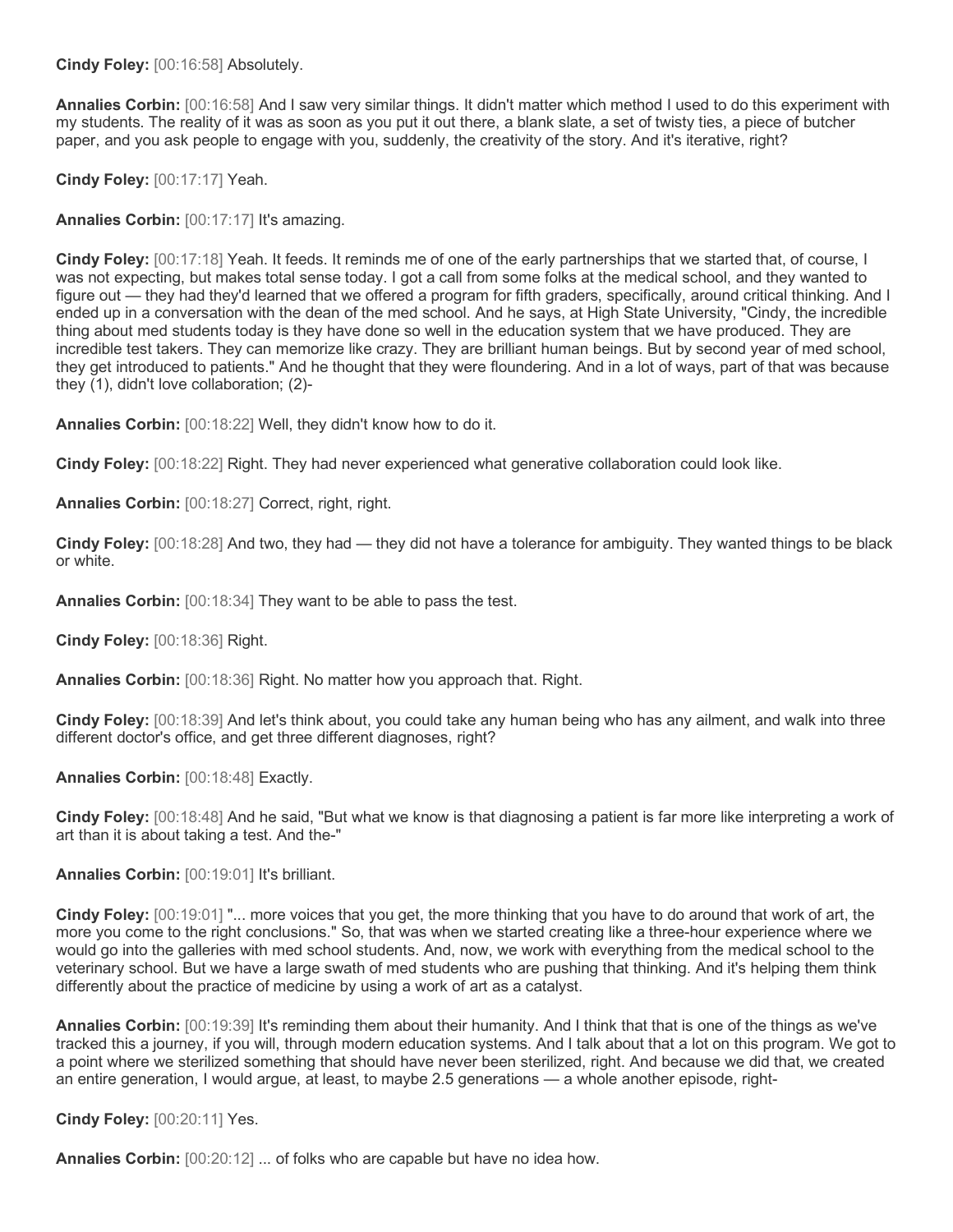## **Cindy Foley:** [00:20:17] Yeah.

**Annalies Corbin:** [00:20:17] And I think it's because there's this disconnect somewhere along the way where we've taken knowledge, and we've said it's not connected, not just to the world, but even to you as the user or the purveyor of that thing, right. And so, you've lost touch with your your world and with humanity as a result of that. And so, when we toss folks — and the medical students — and I remember the first time you told me this story, actually, and I was, "Oh, that is brilliant," for starters. "It's just brilliant." And second — and, of course, brilliant, but meaningful because it was going to have the potential. And, now, there's enough years in, and you know how well it works. And I've talked to folks over at OSU, at the medical school, who — and I've talked to participants have gone to that program, actually-

## **Cindy Foley:** [00:21:06] Yeah.

**Annalies Corbin:** [00:21:06] ... and they remember it vividly. And they remember how that experience reminded them to think about what they were looking at very differently. And so, it does, in fact, work. And it's one of these wonderful tools, if you will, that any teacher, and any school, any community, whether museum or otherwise, you can do this every day with students from little ones to full-grown adults. You can run this exercise a thousand different ways and have the same meaningful impact.

**Cindy Foley:** [00:21:39] Absolutely. Well, and I think what you're getting at is we, as an institution, as we shifted gears, realized we had to cultivate and think about how to be creative thinkers ourselves, and how to work with our community to begin designing these experiences. What also began to shock and almost make us like wondrous is when we started working with educators specifically, we had — the first summer, we had 15 educators in the Teaching for Creativity Institute. And these were educators who found out we were doing something like this and were so hungry. They knew they wanted to change their practice. And we both know these educators. They were ready for someone just to catalyze them, to light that ignition. And after about two years of working with educators, it dawned on us that our job wasn't just to encourage. And we use — we often talk about the Columbus Museum of Art has a soft power that we underestimated for decades. And that soft power is when a principal hears, "Oh, the Columbus Museum of Art is interested in what you're doing? Well, then, I'm going to give you a little bit more space to do that."

**Annalies Corbin:** [00:23:01] Right, yeah. Exactly, yeah. Yeah.

**Cindy Foley:** [00:23:02] So, we decided we're going to capitalize on that. But we, also, realized, why don't we do a little bit of research? We've seen what's happened in our own programs. We've evaluated some of that thinking that the doctors, or our preschool programs, or even our teen programs, we were seeing what was happening. But we said, "What does that look like, sound like, and feel like in classrooms around Central Ohio, where there are engaged educators that are pushing us to even think differently?"

**Annalies Corbin:** [00:23:31] And can I quantify that for somebody else, right, because that's going to be on the backside of all these, right?

**Cindy Foley:** [00:23:36] You bet. **Annalies Corbin:** [00:23:36] Yeah, yeah.

**Cindy Foley:** [00:23:37] So, we actually started a project called Making Creativity Visible. And I had a very small role, but my favorite role in the project — one, I would talk about it, but my favorite role was I was assigned to a particular classroom. And Emily Reiser is a teacher in Bexley, and she was the one I got to go sit in. And I would just pay attention. I'd have my rubric there, and I would listen. And what I realized she did as an educator that we could all learn from is I remember the morning I came in, and she, in her palm, had a box, and she said, "Cindy, I'm scrapping everything I told you we're going to do today." And she opens the box up. And you may remember this time. It was May. She said, "The cicadas are coming."

**Annalies Corbin:** [00:24:26] Oh, yes.

**Cindy Foley:** [00:24:27] So, these juicy, 16-year cicadas or whatever they're called, had started to emerge. And she said, "So, I'm going with it." And what she realized is that wonder, curiosity, and questioning is the force for creativity. And so, she would bring this object. And I remember we were in there with kindergartners, and she said, "Okay. You all will not believe what I've got in my hand. Over the next couple of days, this," — and she opens the box, and there's that wonder face, right? "Oh, what is that?" And she said, "These are going to start emerging from the ground. They're going to be coming up in the hundreds, and we're going to see them everywhere." And the kids are just full of wondering. And then, immediately, that turns to curiosity. And they're starting to ask questions. And she says, "Okay, but here's our challenge. What's going to happen to them once they all get here?" And she begins to ask questions like, "Where are they going to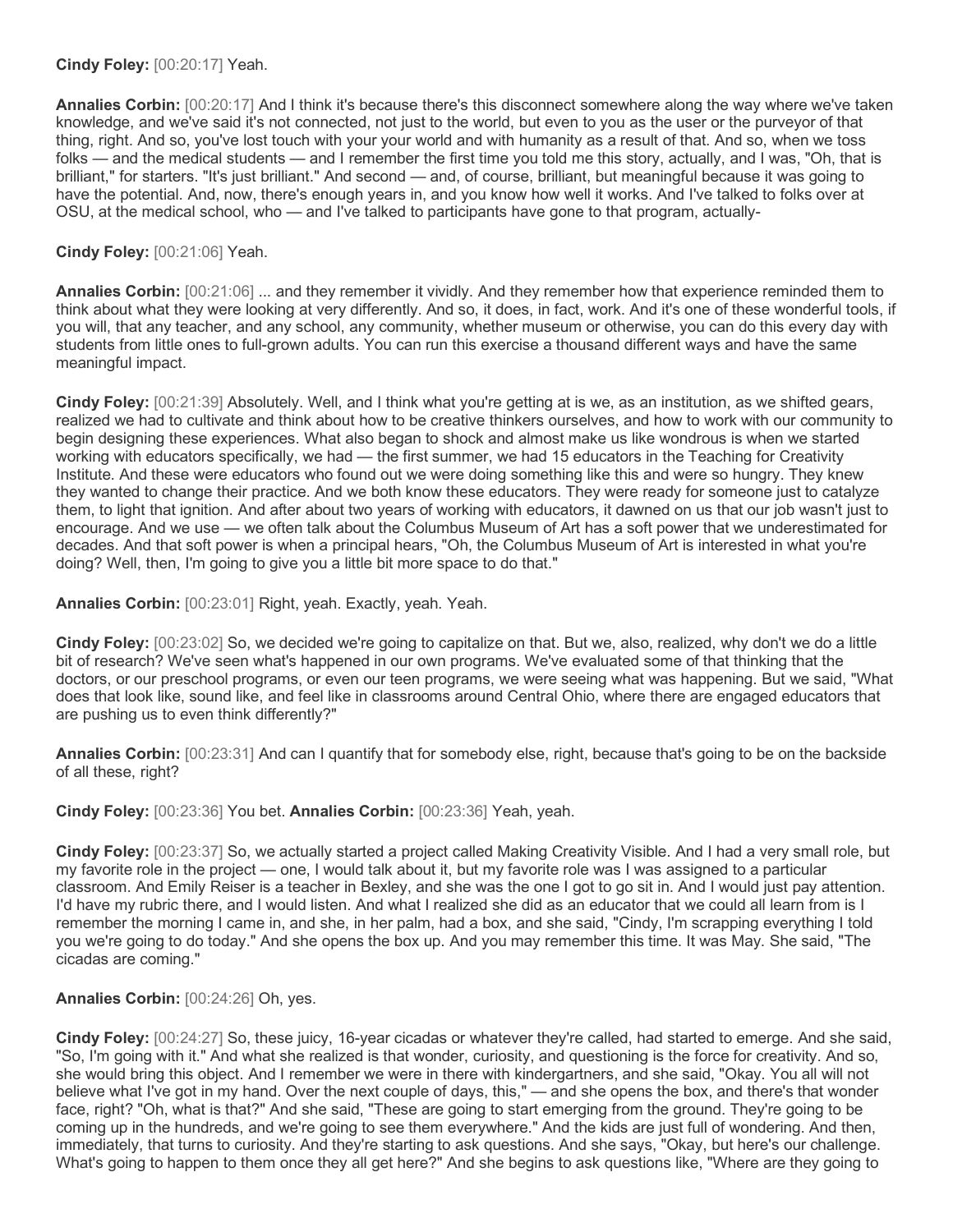live? What are they going to do?" And the kids, then, riff off that. They're like, "Yeah, yeah, yeah. There's going to be babies." Who's going to take care of the babies? Are there going to be schools?" And she's like, "I don't know. I think we can help."

**Cindy Foley:** [00:25:42] And she lets go of the reins, and they begin to make — some of the kids took cardboard and made high-rise story, little houses for all the babies. Others would make buses and transportation devices. They just started to not only embody that imaginative space, but they have empathy for these. And I remember some of them were like, "Oh, we have to find something, so the mamas and the babies can stay together." And it was this glorious moment where they were asking lots of questions. And during the class, she would Google and find out more to answer their questions. But she allowed for that emergent curiosity-

**Annalies Corbin:** [00:26:23] It's organic.

**Cindy Foley:** [00:26:24] ... to take over her classroom. And I realized, "Okay, that's trans-disciplinary learning. That's the learning, I think, we all got to be focusing on is when our curiosity, and that wonder curiosity, and questioning is sparked. Then, we lead the learning. Educators get to just be the facilitators of that moment, and they play a role, but we are the ones activating.

**Annalies Corbin:** [00:26:51] And that's the best moment, right? Because that truly is the embodiment of that learning unboxed, right?

**Cindy Foley:** [00:26:56] Yes.

**Annalies Corbin:** [00:26:56] We have said we're going to let off the shelf go away. We're going to let what we think we know go away. We're going to completely empower and entrust.

**Cindy Foley:** [00:27:09] Yeah.

**Annalies Corbin:** [00:27:09] We're going to entrust this group that we're immersed in with figuring out the next question. **Cindy Foley:** [00:27:17] Yeah.

**Annalies Corbin:** [00:27:18] Right? And they did not need her to do anything more than provide the opportunity and the environment in which it was safe to just run.

**Cindy Foley:** [00:27:28] Right.

**Annalies Corbin:** [00:27:28] Right? And we see that, certainly, at PAST all the time. And the most successful teachers and the most successful programs are, quite frankly, the ones who are teaching less, listening more, and engaging with their audience whether that means in a preschool classroom, you're sitting on the floor with your kids, or your elbows deep in the sandpit with them, or the cicadas, or with your high school students, you're fully admitting, "I have no idea. Let's find out," and everything in between, obviously, right.

**Annalies Corbin:** [00:28:04] And the other thing that she did so beautifully — and I've also met that teacher. The thing that she does so beautifully, I think, circled back around is she allowed those kids to draw from their own experience, and then catalyze that experience into what was possible next, even though they didn't have the experience to know the next. You could watch it.

**Cindy Foley:** [00:28:27] Yeah.

**Annalies Corbin:** [00:28:28] And you could even see it in your expression as you're telling the story when you recognize how she was doing that so effectively. And once again, these little human beings fully in touch with their humanity in that moment, right?

**Cindy Foley:** [00:28:40] Yes.

**Annalies Corbin:** [00:28:40] Because there was no constraint.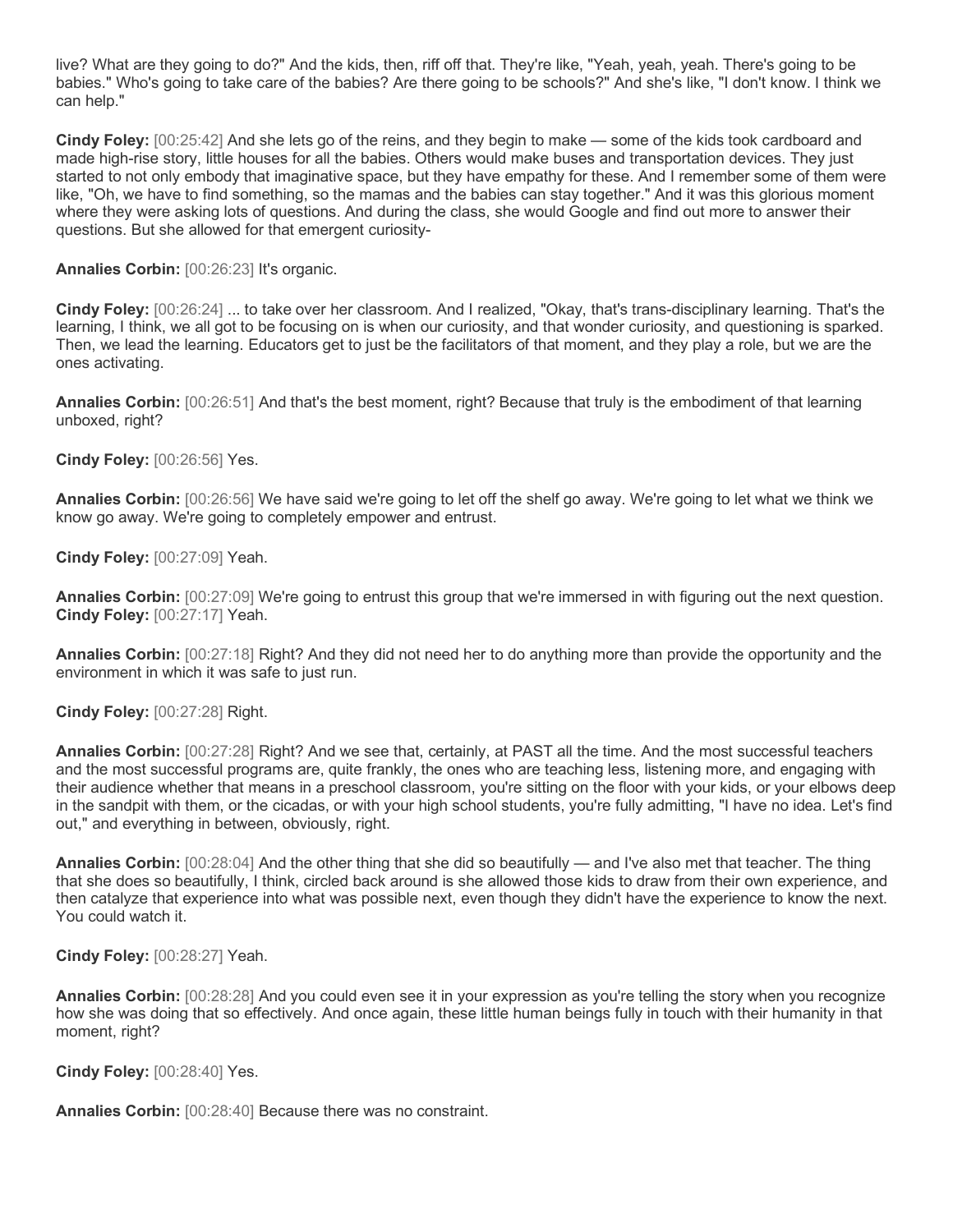**Cindy Foley:** [00:28:42] Yes. But to give you another example of what that looks like, even with a sixth grade class, is Emily had a project once that I was observing where she gave the kids a light bulb and that cord that you could plug in. And she said, "Over the next six weeks, all I want you to really do is create..." Now, this was not a simple challenge for six graders.

**Annalies Corbin:** [00:29:06] Sure, yeah, yeah.

**Cindy Foley:** [00:29:06] "I wanted to create a light fixture that would shine a light on a social issue that means something to you." So, in that first week, what they had unpacked is, what are your social issues, and what are ones that mean something to me?

## **Annalies Corbin:** [00:29:24] Right, yeah.

**Cindy Foley:** [00:29:24] So, the kids went home, interviewed parents. They had conversations about social issues. They came back, discussed those, and then they had to start like researching. "Well, what if these resonate with me? It might resonate with dad, but maybe it's not my thing." And there was a point where my colleague and I got to go in, and we started interviewing some of the students. And I remember a young girl. She said, "Yeah, I'd love to show you what we're working on." And she said, "Well, I started — at first, I knew I wanted to have a shadow. And that shadow would be actually projected over top of a pill., oh, because the social issue that means something to me is mental health. And the more I learned about that, often, people with mental health issues need medicine, but they also need therapy, they need all these sorts of — but I couldn't get the shadow to encompass all that. So, then, I thought --" and she kept saying, "And then, I thought. And that made me think. And then, I did." And just her language, the language of questioning and the intensity of what she was discovering through that process was unbelievable.

**Cindy Foley:** [00:30:47] And what we end up learning is — we come back to the last visit, she had not finished her project. She had gone so deep, and so curious, and had tried so many projects that hadn't quite worked that, at the end, she had not completed a final project. And I remember talking to Emily, like, "Okay, what are you going to do because they're going to have the showcased for the parents?" And with an art project like that, you're going to have to show something. And I think we were all somewhat concerned until we said, "Well, wait a minute, we have the video of her talking."

**Annalies Corbin:** [00:31:29] Thinking, yeah.

**Cindy Foley:** [00:31:29] "Her thinking was what was so incredible." That power of her ideas and the way she was investigating something that was meaningful to her was, then, what she ended up showing to her parents. And it even makes me-

**Annalies Corbin:** [00:31:46] Even today, yeah, I could see it. It's all exciting. **Cindy Foley:** [00:31:49] I know. I'm so emotional.

**Annalies Corbin:** [00:31:50] Yeah, yeah, yeah.

**Cindy Foley:** [00:31:50] But I think that's-

**Annalies Corbin:** [00:31:51] Yeah.

**Cindy Foley:** [00:31:51] That's learning that matters.

**Annalies Corbin:** [00:31:53] It is learning that matters. And it's learning that incredibly powerful and transformational and I just literally, today, had the opportunity to have an experience that was very similar in the sense that we have a student at PAST who's going to be a senior this coming year. So, the student is in and around us all the time, who very, very much wants to have her background be some type of graphic design something. She hasn't quite figured out what that's going to be, right. But maybe it has something to do with on the production side of graphic design.

**Annalies Corbin:** [00:32:29] And so, she's interning with us this summer, and we've asked her to look around and observe, right. And she's one of her kids on our robotics program. And she's very, very creative. And she's been immersed in lots of things. But we said to her, "We want you to tell our story." That was the full — that's the breadth and depth of the instructions. You tell our story. We want you to tell it in a series of vignettes, maybe connected, maybe not. But we want you to look around, take what you know, take what you think, take what you see, and recraft our story. And a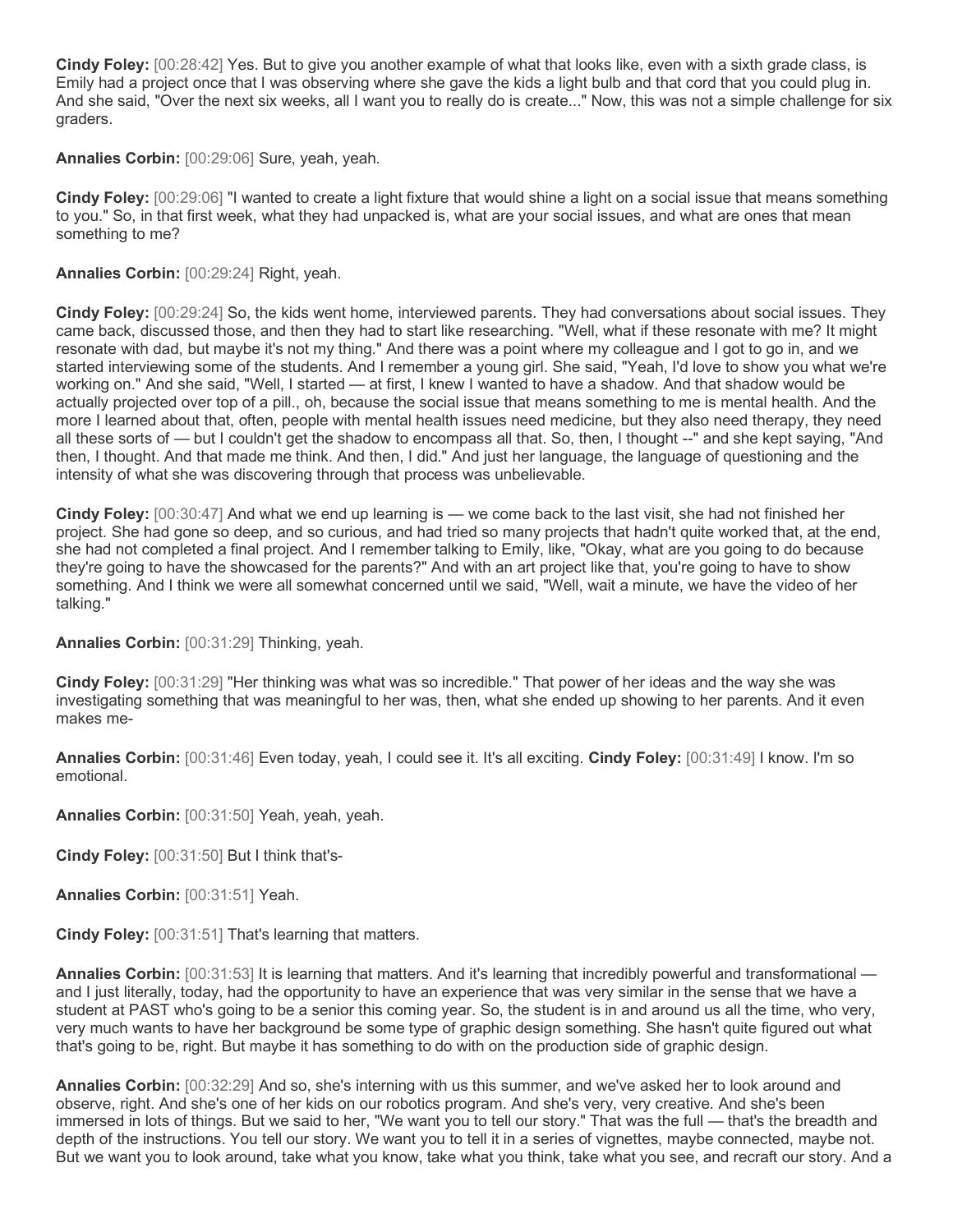whole series of these buckets that we gave her, here are some lenses through which we want our story told. And so, this morning, I got to watch the one that she — she literally did this on Friday because somebody said to her, "What are these STEM Bridge Program things? And why should I sign my kid up?"

**Cindy Foley:** [00:33:21] That's great.

**Annalies Corbin:** [00:33:22] Right. And it's the exact same thing. And it is a narrative of her explaining to the world what she perceives those definitions, those components are. And it's her thinking it out loud.

**Cindy Foley:** [00:33:37] Yeah, yeah.

**Annalies Corbin:** [00:33:39] And it — I was blown away.

**Cindy Foley:** [00:33:42] Yeah. Doesn't it make you think? Because even with the story of the young lady in Emily's class, when I've shown that to teachers, one of the questions that comes back around that we always end up asking is, does the product even matter in the end? And where is the role of the product? Because that's what we celebrate. We celebrate, how well did you do on the test? What was the final product? What was your concert? Did you do well in the concert? But we don't say that thinking that happened, that grappling with ideas, the failure, and that persistence to the failure doesn't get highlighted. So, how do we grapple with the system we've created that really puts all the emphasis at the end?

**Annalies Corbin:** [00:34:35] Right. And in the product, I would argue, because we — through our process that we constantly are talking about P3. I think you've heard us talk about it before. And for us, that problems, projects, and products. And we do believe that the product is important, but only because you have to click a box that says, "I evaluated something." But the reality is the space between the project and the thing you produce at the end is where the greatest learning takes place.

**Cindy Foley:** [00:35:05] Right.

**Annalies Corbin:** [00:35:06] Right? And so, yeah, I've got to check the box because I have to report to the state. We have all these requirements. But the reality of it is, and you proved it so many times, that her product was supposed to be this thing to show her parents, and the product ended up being the demonstration of her thought process, which was a thousand times more powerful than had she done anything else with that, right? At end of the day, in many ways, the journey there was incredible.

**Cindy Foley:** [00:35:33] Well, it reminds me of this story about art, which is that, often, people say, "Ugh, the most creative artists are the Picassos." Well, actually, if you look at the history of art, the Picassos produced a lot, and they typically produced them young and early. But some of the artists that are the most revered today, the Renoirs, some of the ones we think about for decades, they worked on perfecting and thinking about one thing. And it's a long game that their products didn't emerge early, that they were grappling with the way culture, and society, and how their work fit with it, and that we have to start thinking about learning in that different paradigm. Is it the Picasso paradigm or is it this other paradigm which is far more about a life of learning?

**Annalies Corbin:** [00:36:36] Yeah. And I think if you think about the ceramic folk artists from American Southeast, for example, right, there's a rich, rich culture of amazing folk artists involved in a variety of different ceramic trades. And think about how many times they made the pot, right. It is iteration, and iteration, and iteration, and iteration of this little functional thing, right, that over time, when you put out the collection, you can see the growth-

**Cindy Foley:** [00:37:06] Absolutely.

**Annalies Corbin:** [00:37:06] ... of the artist, the skill. But the other thing that you see when you lay them out like that, very archaeologically — that's how I define that. When you lay your pots out there, the other thing that I always tell my students that you can see is, not only do you see the iterations of skill from point A to point Z, you see the iteration of the way they're thinking about that thing, right, because it becomes more decorative, less functional. It becomes — there's all these different permutations-

**Cindy Foley:** [00:37:36] Absolutely.

**Annalies Corbin:** [00:37:36] ... that you can literally watch. And I think your example is spot on. It's the ongoing repetitive fashion of thinking about the thing that I'm trying to do via a story I'm trying to convey, right, which I think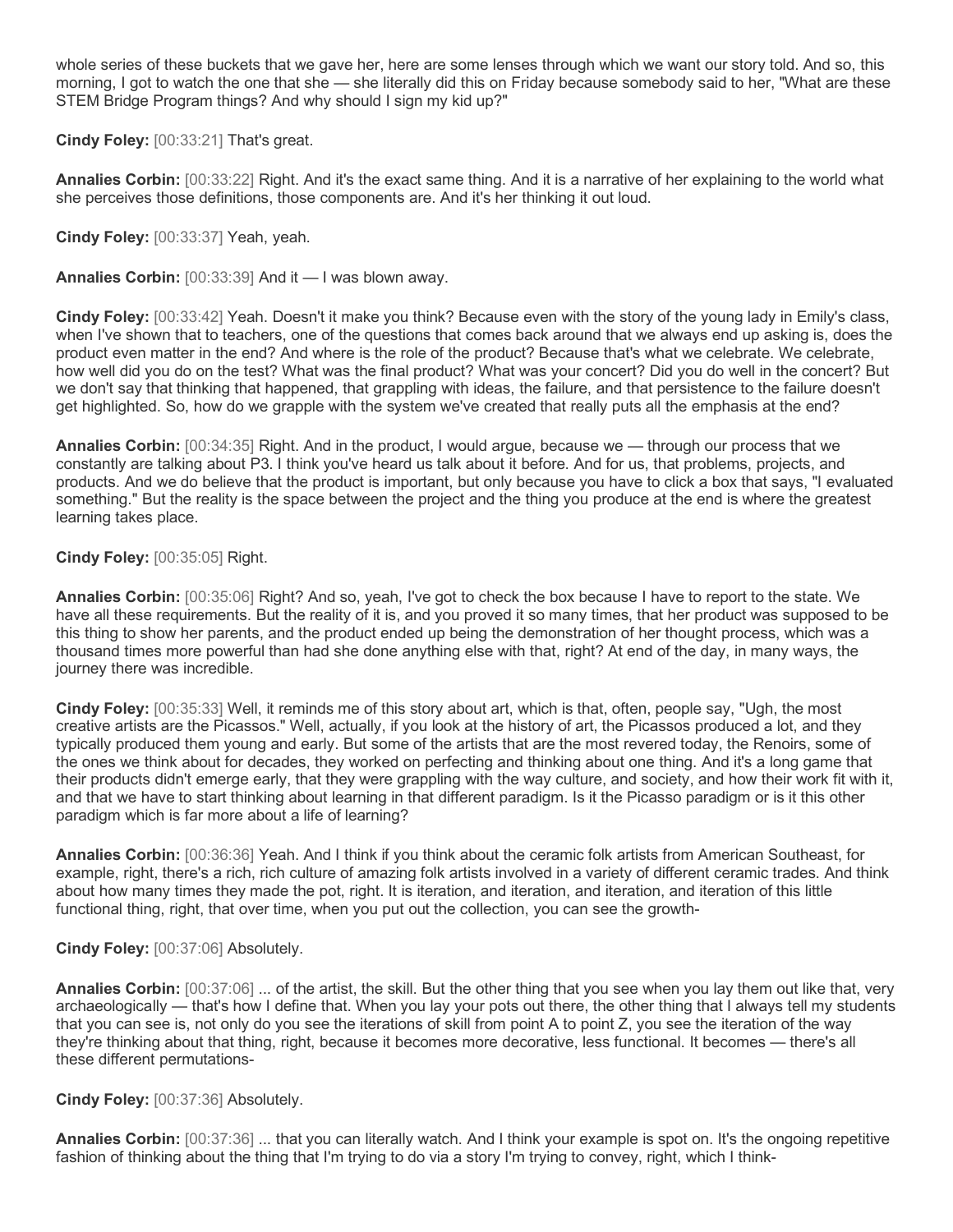**Cindy Foley:** [00:37:54] Absolutely.

**Annalies Corbin:** [00:37:54] ... brings you back around, then, to the making creativity visible in the program and the impact. So, I'm a teacher in Arizona, let's say, and I just heard this, and I'm just enamored with Cindy Foley, and I so desperately want to be part of what's happening. How do I do that? What does that look like?

**Cindy Foley:** [00:38:15] Yeah. For me, I would say that if you're from away, there are resources that you can find on our website, everything from the rubric that I've mentioned that's specifically for educators. We have had educators come from Boston, and Pittsburgh, and different places to be a part of our institute. I think one of the best things you can do, though, is if you're really interested in creativity having a place in your classroom is to get a sense of how do you cultivate your sense-

**Annalies Corbin:** [00:38:50] Exactly.

**Cindy Foley:** [00:38:50] ... of developing new ideas. And I'm not going to take a moment just right here to kind of put in a little commercial break. And it's funny. It's not a commercial about what we're doing, but I need to separate the mythology that's often attached to creativity and just say if you Google children in creativity, you often get these horrible images of kids with paint all over-

**Annalies Corbin:** [00:39:15] Yeah, correct.

**Cindy Foley:** [00:39:15] ... whereas, what we found from the Making Creativity Visible is that creativity is often ponderous. It's thinking. It's mapping out our ideas. It's in dialogue with people that you trust. So, first off, I think, all of us have to get comfortable

that we are creative humans, we develop ideas, and we do something with those ideas. But how do you do that? Is it through cooking? And do you have ways of communicating that to your students? And do you bring that sense of experimentation and play into your classroom? And I think that's one of the things we really put a lot of emphasis on is we can't expect it of our students if we can't embody it ourselves.

**Cindy Foley:** [00:40:02] There was a really early experience with a group of gifted educators, and they had told us in the morning, "We're really having trouble students. They can't stand open-ended questions." And so, they go to lunch, the educators. My team and I, we thought, "Oh, okay. Let's give them some sort of experience they might be able to do with their students when they get back." They come back after lunch, and we've given them this challenge where they all had a small little container of Legos, and they had to make what the idea of metaphor would look like out of Legos. Okay, granted, that is very challenging-

**Annalies Corbin:** [00:40:42] Very abstract.

**Cindy Foley:** [00:40:43] Incredibly abstract. I don't think we ever gave it again. But the idea was to push them. Within minutes, though, we had — I, probably, had two educators that needed to use the bathroom at that exact moment. Another group that indicated, "Oh, I need to leave early today, so." And then, another group that just refused to do the project altogether.

**Annalies Corbin:** [00:41:07] Yeah, yeah.

**Cindy Foley:** [00:41:07] I think what we have to understand as educators is that creativity is difficult. That ambiguity, the not knowing what's on the other side. **Annalies Corbin:** [00:41:18] That white wall is terrifying, right?

**Cindy Foley:** [00:41:19] Oh, it's terrifying. It's not just terrifying to us sometimes. Stepping over that threshold into that new space, it's terrifying to our students. And I think one of the most important things we talk to educators about right now is the

transparency. When you feel that, just be honest with yourself, maybe those around you, like, "This is scaring me a little bit. I don't know where this is going to go. I'm not super comfortable. But I know if I want to practice these behaviors and dispositions of creative thinkers, I'm going to have to step over the threshold." And we've found that's really helped teachers because it is very challenging to say, "I'm not sure where my class might go. But I need to do it if I wanted them to think that way too."